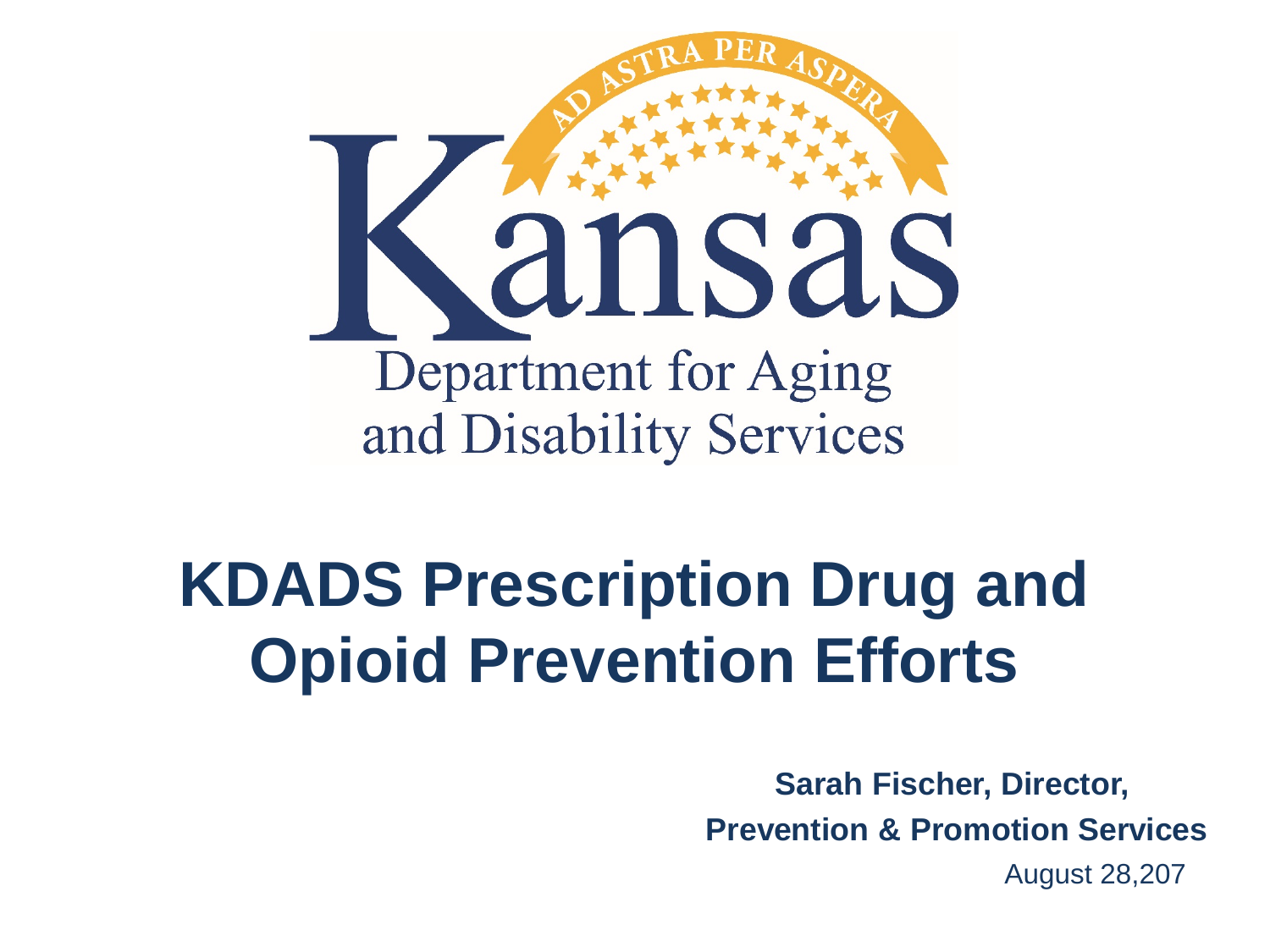#### -------------<u> Intelate la fate la fat</u> --------------. . . . . . . . . . ------------1 = 1 = 1 = 1 = 1 = 1 = 1 = 1 = 1 = 1

# **Kansas Prevention** COLLABORATIVE

CONNECTING Promotion Education<br>COMMUNITIES Awareness Advocacy

[www.kansaspreventioncollaborative.com](http://www.kansaspreventioncollaborative.com/)

September 1, 2017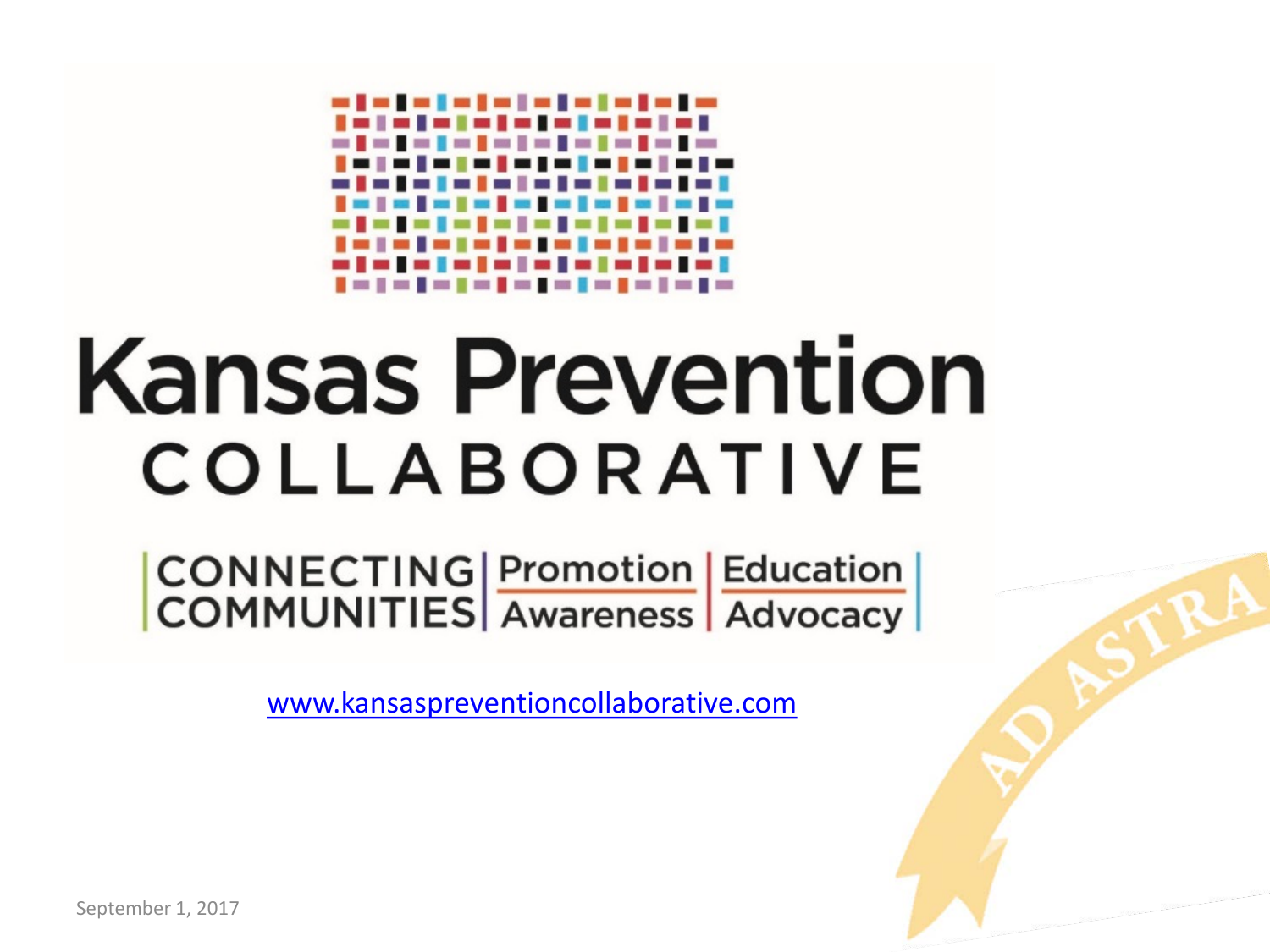



#### **Prevention TolkS**



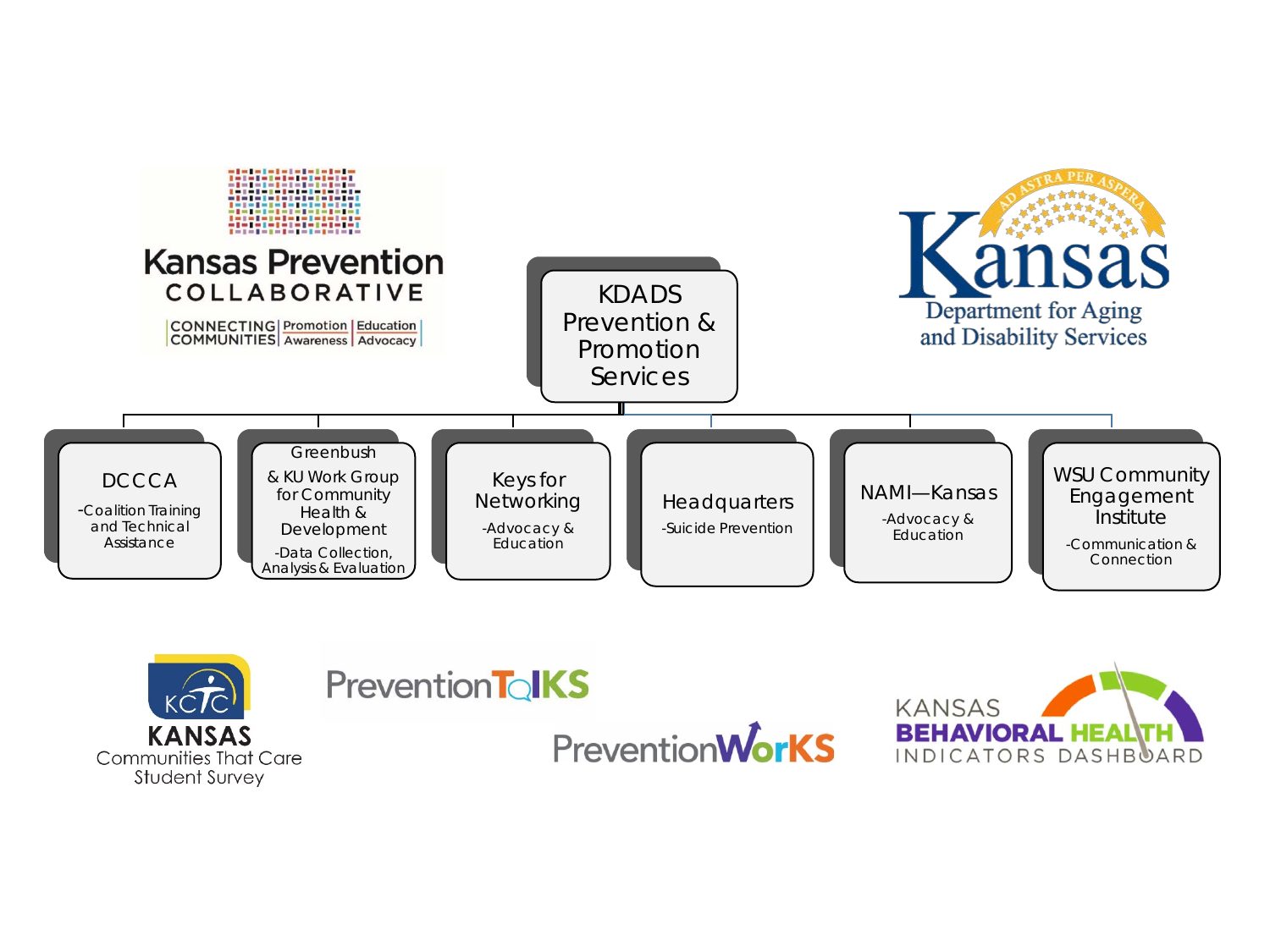## Policy Academy

- KDADS submitted an application in 2014 and was selected to attend SAMHSA's Prescription Drug Policy Academy
- Partners:
	- KDADS Prevention and Treatment
	- o KDHE
	- o DCF
	- o Board of Pharmacy
	- o Evaluation Expert
- Initial Focus was on Women (18-40) of child bearing age
	- o From 2008 to 2013 treatment data indicated a greater increase in the number of women seeking treatment for opioids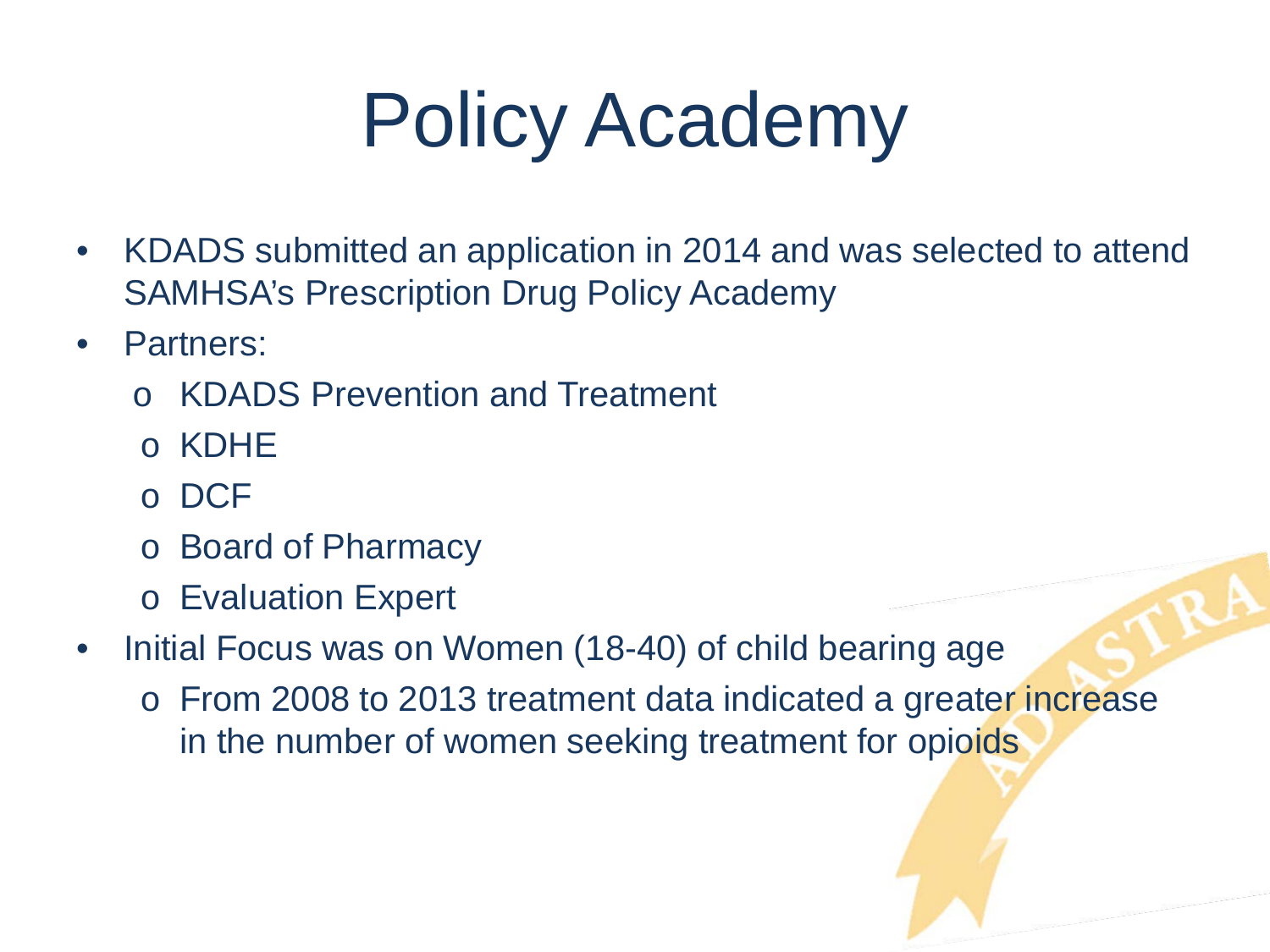### Policy Academy & Statewide **Workgroup**

- A draft plan was created on-site in DC and adapted by the workgroup, first function was a kick-off meeting- 12-9-2014
- After the award of the Partnership For Success Grant in September of 2015—an effort to re-energize the workgroup was made
- Currently the workgroup is very active and strong and has diverse membership
- Facilitated by DCCCA
- Working on Strategic Plan-currently in the needs assessment phase
- Planning for a series of one day conferences across Kansas for late October/November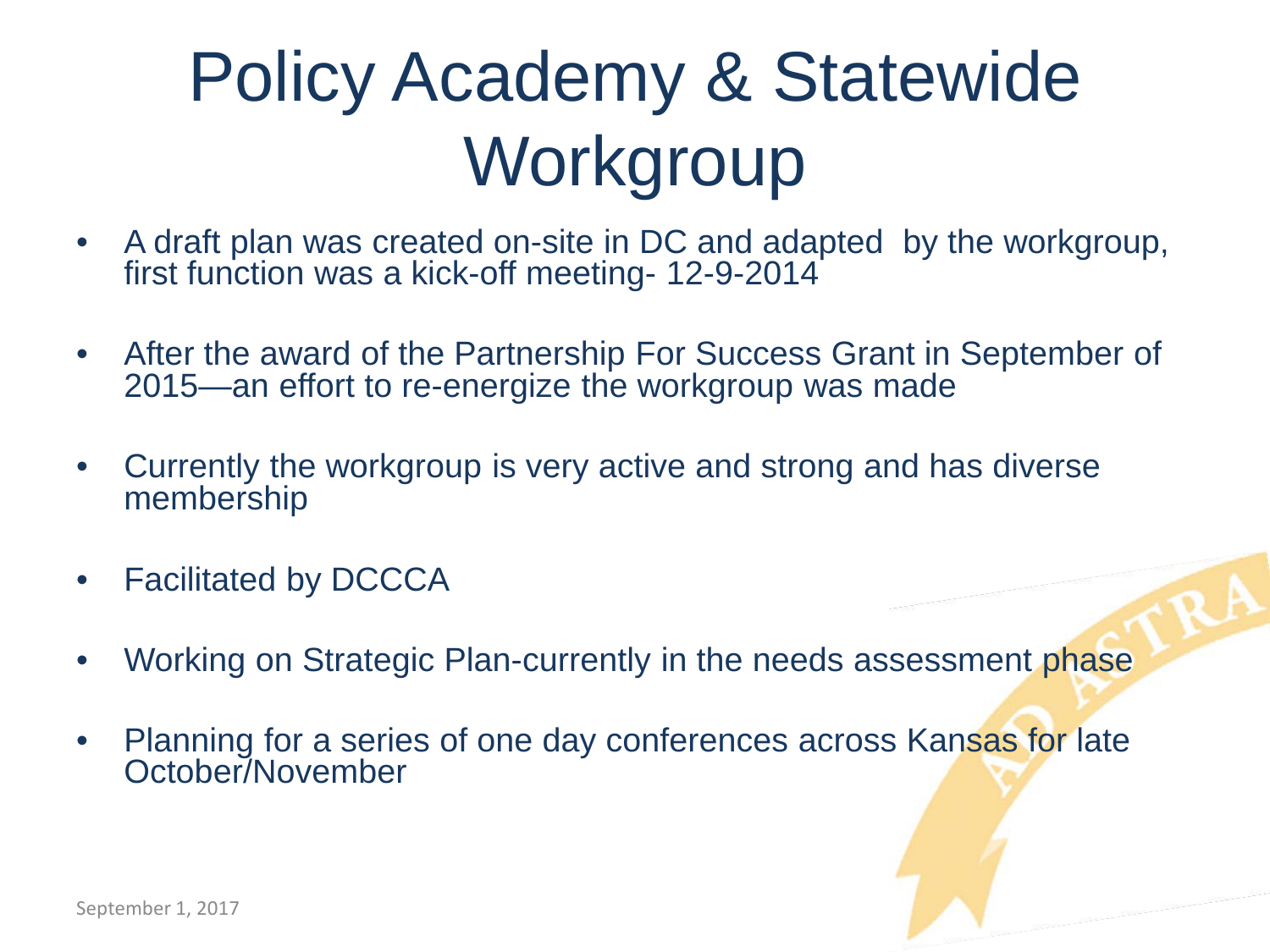## Policy Academy Partners

- KDADS
- KDHE
- DCF
- DCCCA
- Greenbush
- KS Board of Pharmacy
- KS Board of Healing Arts
- KS Pharmacist Association
- Valley Hope
- KS Foundation for Medical Care
- **KS Poison Control Center**
- KC Metro Methadone Clinic
- Collaborative on Chronic Pain
- American Association of Oral and Maxillofacial Surgeons
- Sunflower Health Plans
- Child Death Review Board
- Prairie Band Pottawatomie Tribe
- Kickapoo Tribe
- Iowa Tribe of KS & Nebraska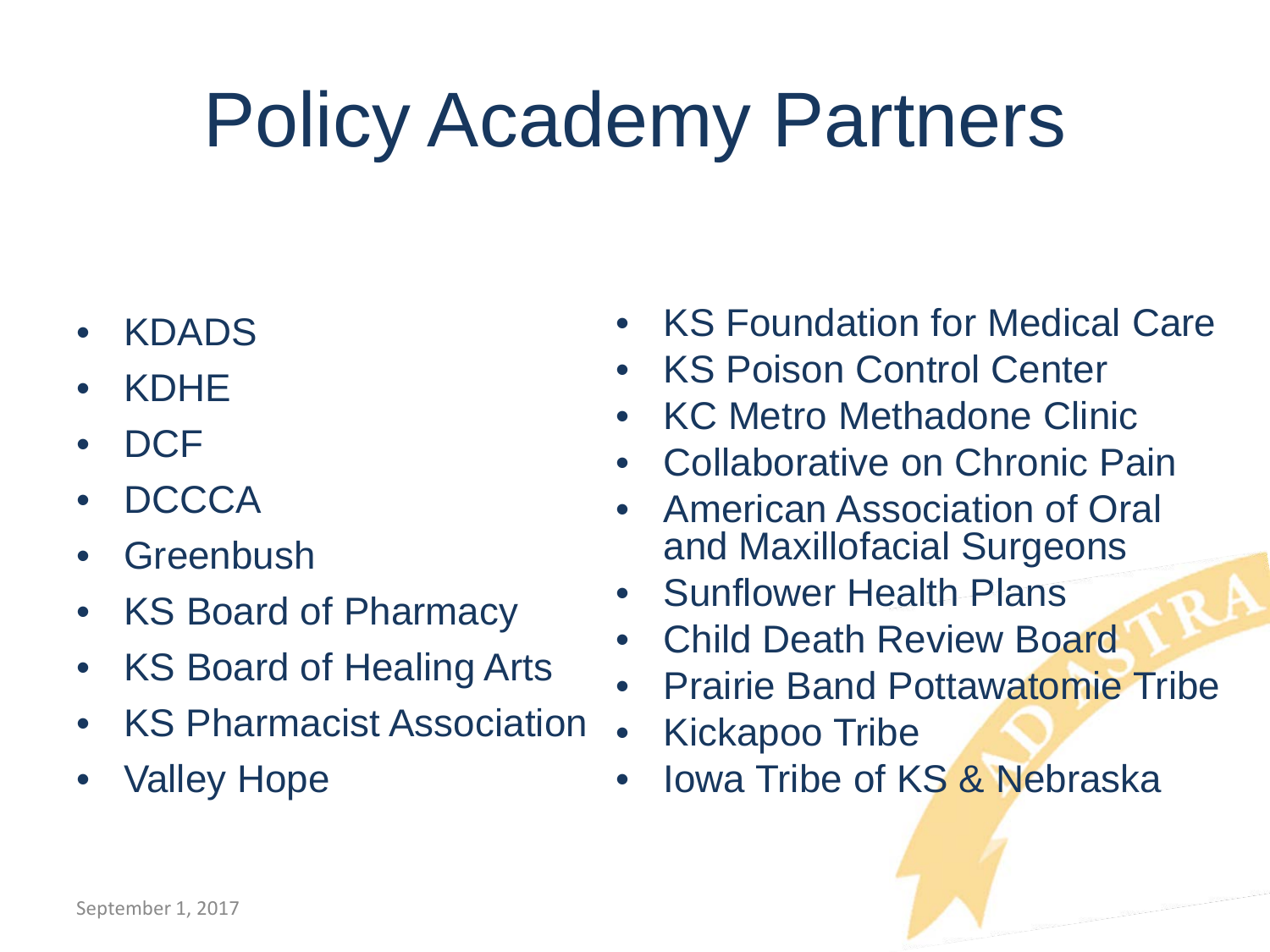## Partnership For Success 2015

- Targets underage drinking and RX Drug misuse/abuse
- DCCCA is coordinating the RX Pilot Project
- Three community pilot sites
	- o Finney County
	- o Atchison County
	- o Sedgwick County
- Data collection project at Kansas City Metro Methadone Project (KCMMP)
	- o Completing screens with every patient seeking treatment, goal is to assess the age of initiation and woman of child bearing age to assess risks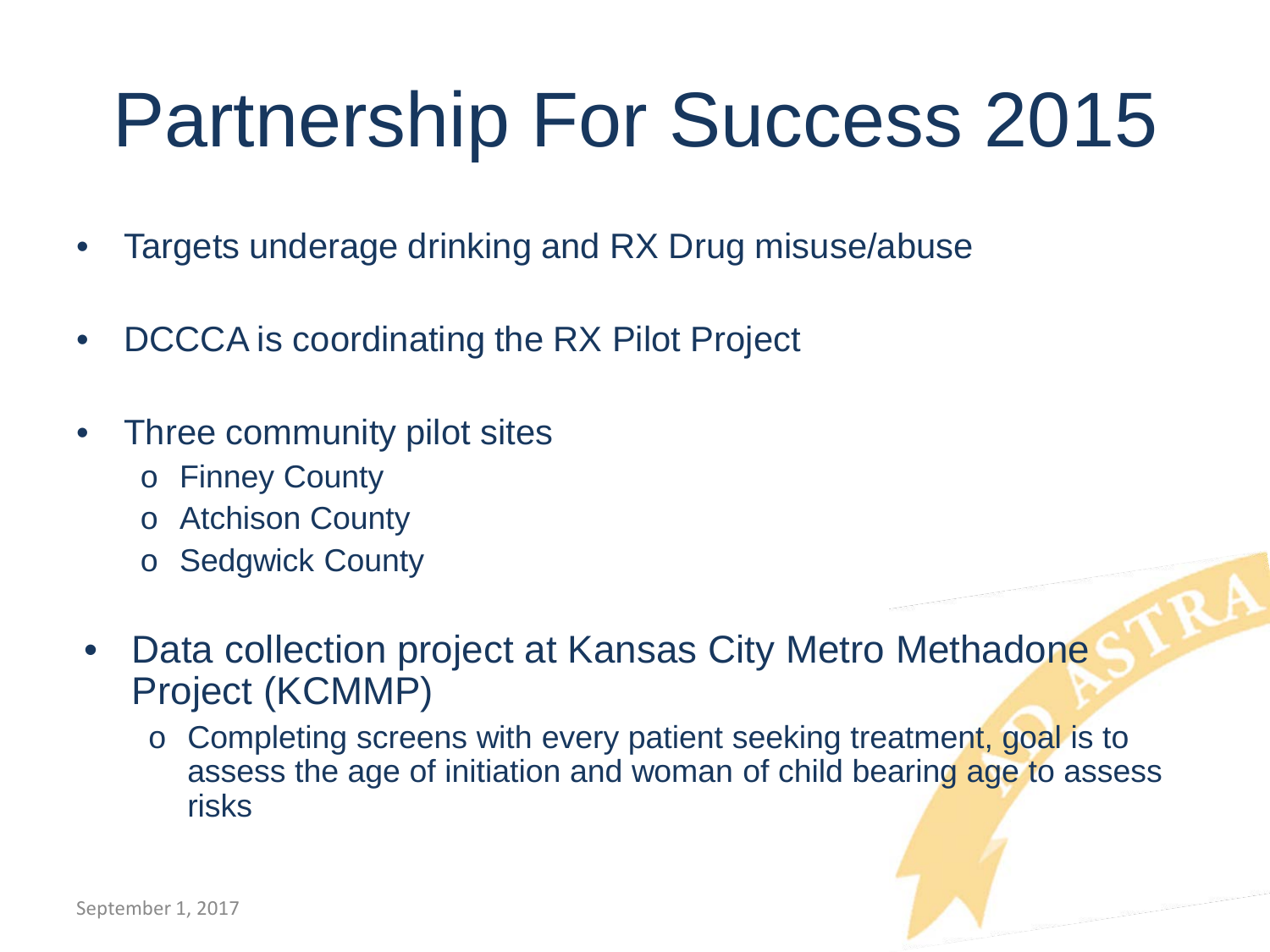## Partnership For Success 2015

#### • **Pharmacy Pilot Projects**

- Targeting five independent pharmacies located in counties with high rates of morphine milligram equivalents of opioids per capita (2015)
- o Providing medication disposal bags and education with each new/nonmaintenance prescription
- o Patient required to complete a pre-survey and consent to participate in the pilot study, if consent granted, a follow up survey is given following use of the medication.
- o Pilot is based on a similar project in Delaware

#### • **Safe Storage Project**

o The PFS is working with DCCCA Child Placing Agency to provide medication lock boxes to foster families across the state, the boxes promote safe use, storage, and transportation of medication and help to prevent poisoning and misuse.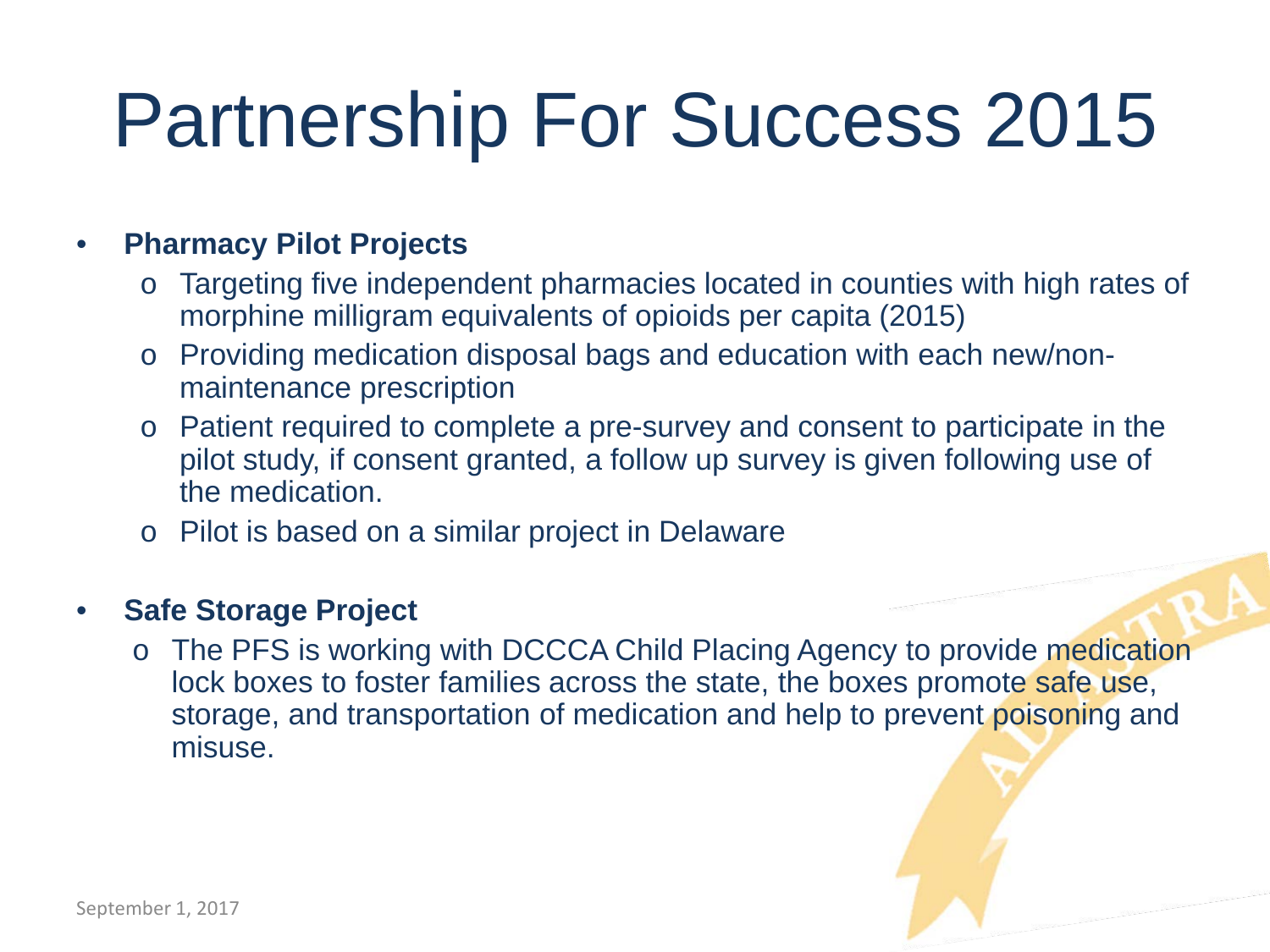## Partnership For Success 2015

#### • **Highlights from the KCMMP:**

- o 60% of the female population seeking treatment is within child bearing age
- o 71.9% of the population seeking treatment are between the ages of 18-44
- o 82% of the population initiated drug use at or below the age of 25
- o Over half the population began using prescription drugs, legally, leading to misuse and use of stronger drugs including heroin.
- o The most commonly abused RXs are Vicodin and Hydrocodone
- Primary drug of choice upon admission is heroin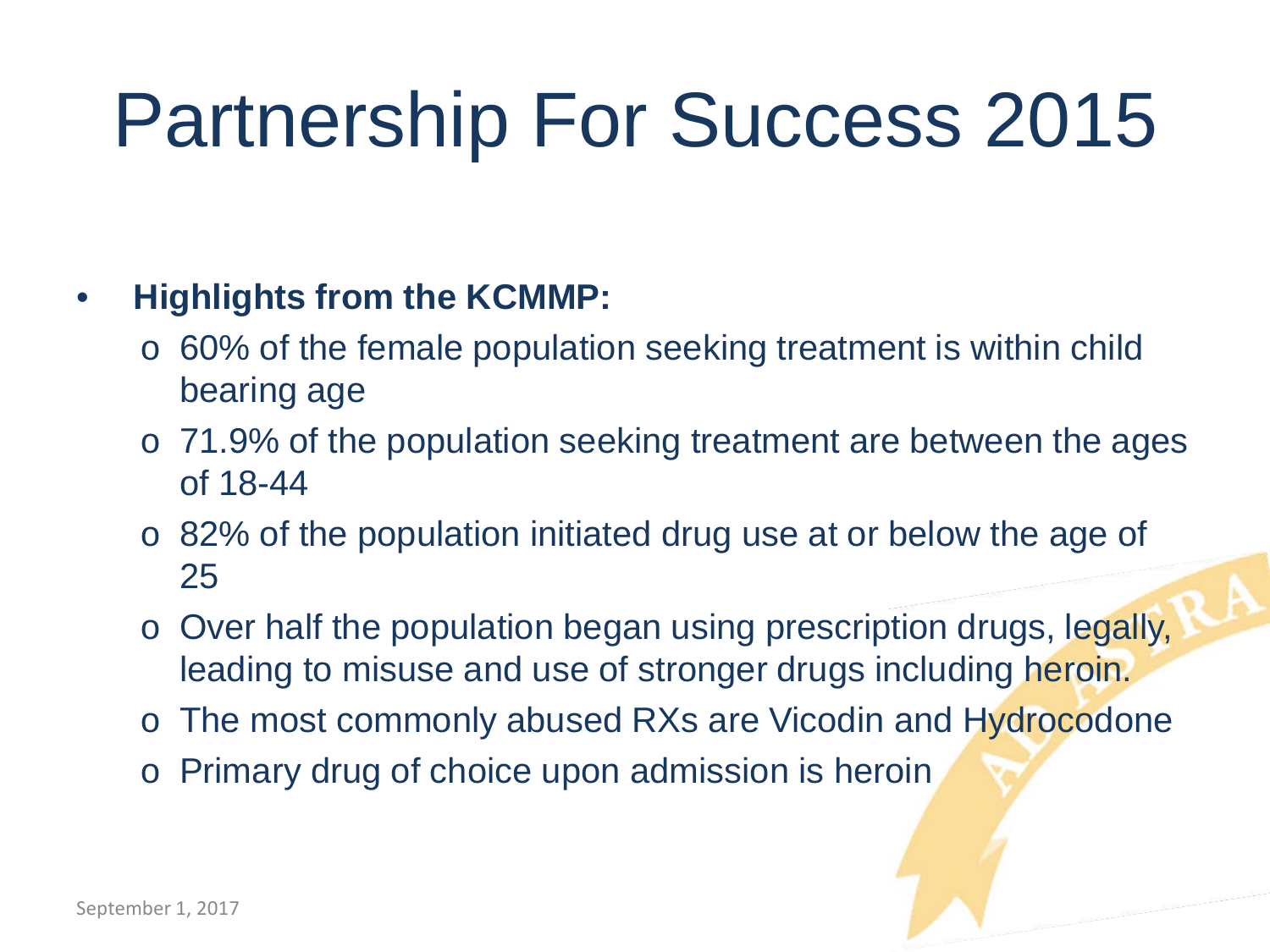### State Targeted Response to Opioid Crisis (STR) Grant

- Awarded to Kansas in April, 2017
- 85% focuses on treatment, 15% on prevention
- Regional funding was awarded to: o University of Kansas Health System o Central Kansas Foundation
	- o Heartland RADAC, awarded
	- o Four County Mental Health Center
- Also will be launching a statewide awareness campaign in the next couple of months